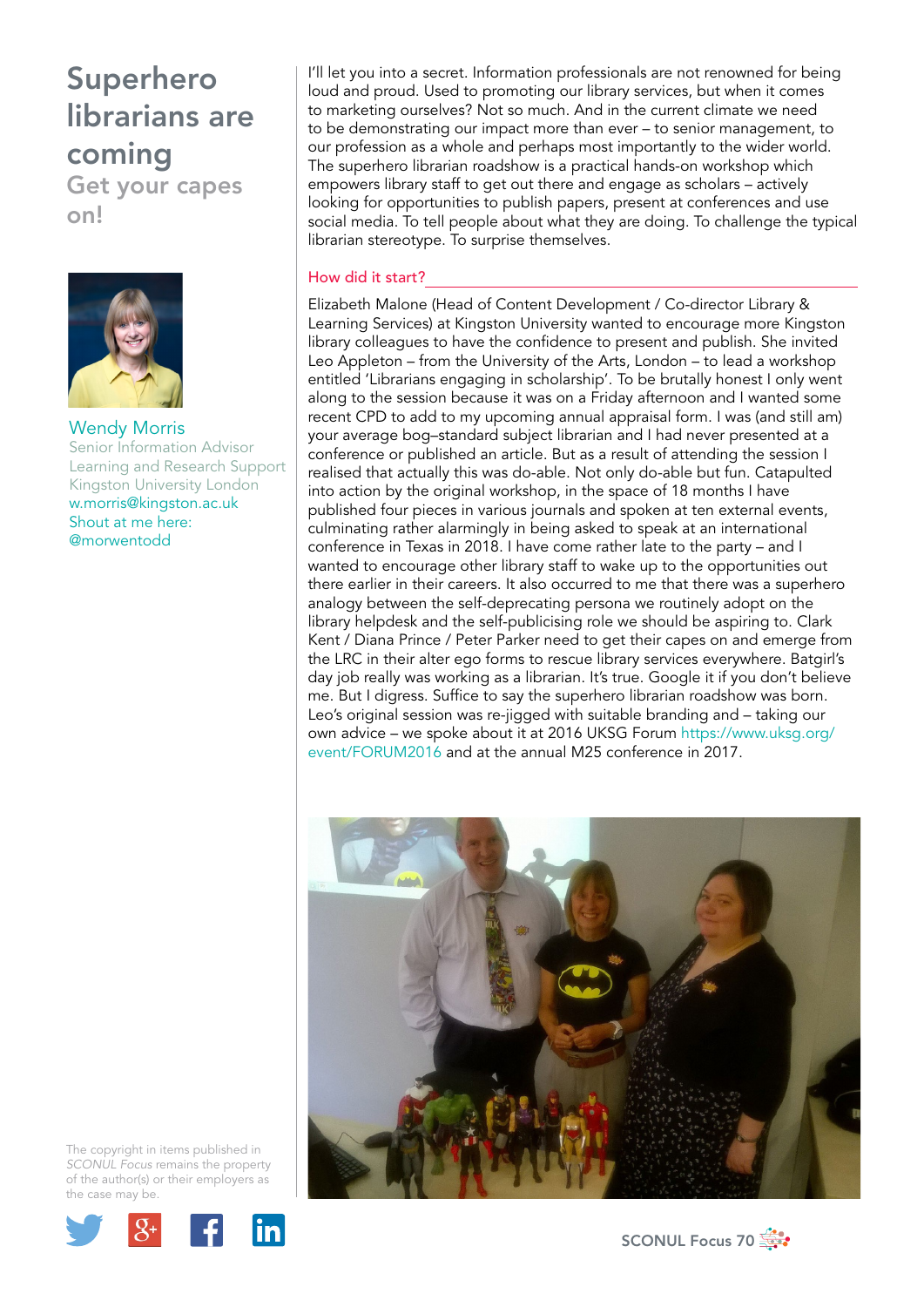Get your capes on!



#### Who are we targeting?

So far we have run workshops for library staff at University of the Arts, London; Kingston University London; Cambridge University; Birkbeck, University of London; and the University of Essex. We are constantly refining the content in the light of detailed feedback and evaluation from the participants and are gathering additional new superhero presenters as we go along. Claire Sewell from Cambridge University Library has now joined the regular team who deliver the workshop and we happily masquerade as Captain America, Black Widow and Wonder Woman for a delicious three hours of Marvel-lous (sorry) focused library revelry. (No costumes, in case you're interested, but occasionally the odd T-shirt.) It's a tremendous blast, but it has a serious undercurrent and is beginning to show real impact as attendees find the confidence – often after experiencing a lull in their professional lives – to showcase their special projects or achievements by pitching to conferences and submitting pieces for publication.

#### What do we cover in the workshop?

We start by asking our delegates how proud they are of their profession. We have a 'Superhero scale of professional pride' running from Antman (no. 1) to The Hulk (no. 10) and our would-be caped crusaders have to position themselves – metaphorically – on the scale. So Antmen are people who never mention they are librarians (often even to close friends) and Hulks are library megaphones who evangelise at every opportunity. Honesty is then the order of the day as the cohort rises to its feet and then each group sits down as the roll is called. We end up with just the Hulks left standing. Guess who usually ends up joining the presenting team? But it's always interesting to see how many points individuals have climbed up the scale by the end of the session.

The copyright in items published in *SCONUL Focus* remains the property of the author(s) or their employers as the case may be.



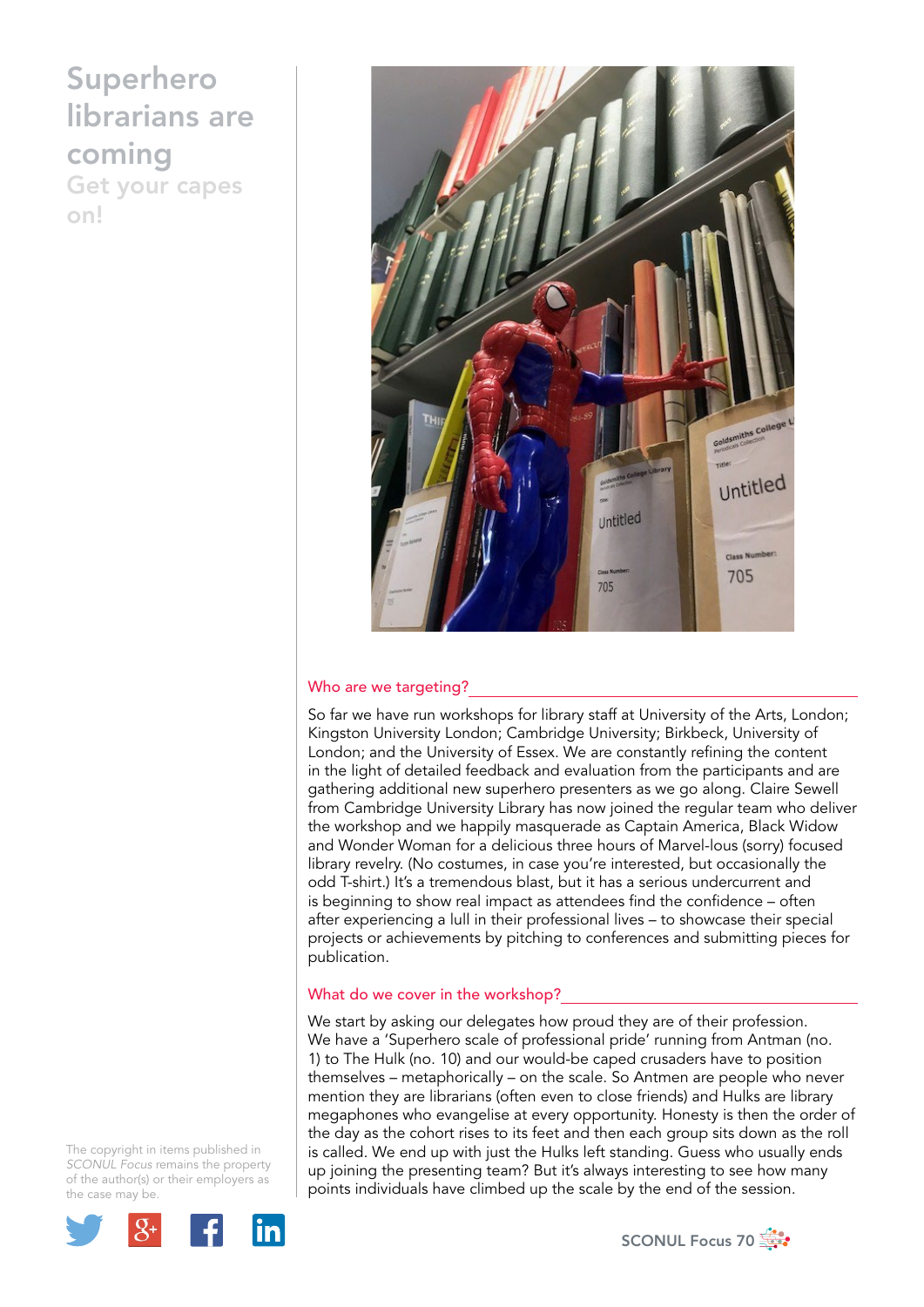Get your capes on!

### The Superhero scale of professional pride



We then talk about individual achievements – starting with personal goals (which may be something as simple as passing your driving test or something as life-changing as becoming a parent) and then move on to significant things in their professional lives that our participants are particularly proud of. The cringe factor kicks in at this point, but it only goes to demonstrate how uncomfortable we are when we have to big ourselves up.

Ice broken, we go on to talk about why we should involve ourselves in scholarship, and we list various opportunities to present. We suggest starting small – showcasing in-house research projects by speaking at internal events, then moving on to local professional networks. We talk about selecting the format for the talk – would a plenary session, a workshop or perhaps a lightning talk be best? The workshop is very interactive, so we then divide into superhero-themed groups for a practical exercise in writing a conference abstract and a personal biography. Each group agrees on a current project (or fantasy project, which is often even more entertaining) and writes a pitch to the imaginary conference organisers which is subsequently read out to the room. In addition, each delegate produces a personal biography to accompany the abstract. Reading your bio is optional and not popular – but it is an invaluable exercise in proving that you can always find engaging and impressive things to include. The delegate pack provides multiple examples of conference abstracts and biographies to use as a template to kick-start the process.

We move on to opportunities to publish – looking at the pros and cons of peerreview journals, and how to get an initial foot in the door through blogs. Each group is asked to think about where they might publish the research that they have just spoken about at their imaginary conference – will it be *CILIP Update*, *UKSG eNews*, *Insights*, *Sconul Focus* (!), *Journal of Information Literacy* or the *New Review of Academic Librarianship*?

Our final section is quite possibly the most important. Presenting or publishing on a topic is simply the start. Today's information professional needs to be immersed in the world of social media if they want to promote their work proactively and widely. This also puts us on a level playing field with our academic colleagues who are constantly discovering new ways to publicise and promulgate their own research. We ask our delegates what sites they are currently using and whether they have a social media plan. We talk about why it is so important to use social media in all its guises – personal blogs, Twitter, Instagram, Facebook or any number of emerging new arrivals. We also cover how to measure the impact of your research profile – how altmetrics differ from traditional metrics – and we share best practice on disseminating outputs via social media.

The copyright in items published in *SCONUL Focus* remains the property of the author(s) or their employers as the case may be.